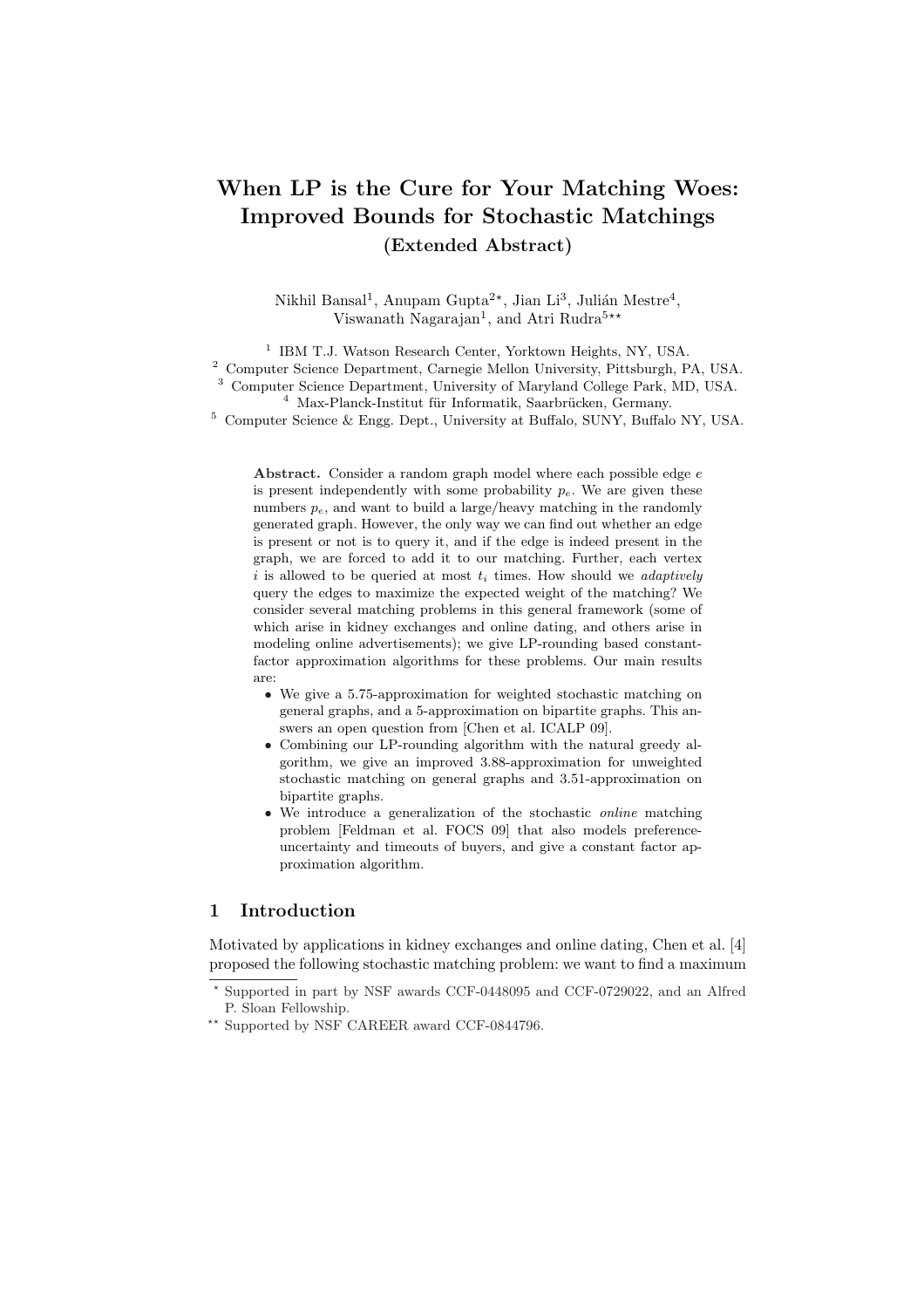matching in a random graph G on n nodes, where each edge  $(i, j) \in \left[\binom{n}{2}\right]$ ¢ ] exists with probability  $p_{ij}$ , independently of the other edges. However, all we are given are the probability values  $\{p_{ij}\}\$ . To find out whether the random graph G has the edge  $(i, j)$  or not, we have to try to add the edge  $(i, j)$  to our current matching (assuming that i and j are both unmatched in our current partial matching)—we call this "probing" edge  $(i, j)$ . As a result of the probe, we also find out if  $(i, j)$ exists or not—and if the edge  $(i, j)$  indeed exists in the random graph  $G$ , it gets irrevocably added to the matching. Such policies make sense, e.g., for dating agencies, where the only way to find out if two people are actually compatible is to send them on a date; moreover, if they do turn out to be compatible, then it makes sense to match them to each other. Finally, to model the fact that there might be a limit on the number of unsuccessful dates a person might be willing to participate in, "timeouts" on vertices are also provided. More precisely, valid policies are allowed, for each vertex i, to only probe at most  $t_i$  edges incident to i. Similar considerations arise in kidney exchanges, details of which appear in [4].

Chen et al. asked the question: how can we devise probing policies to maximize the expected cardinality (or weight) of the matching? They showed that the greedy algorithm that probes edges in decreasing order of  $p_{ij}$  (as long as their endpoints had not timed out) was a 4-approximation to the cardinality version of the stochastic matching problem. This greedy algorithm (and other simple greedy schemes) can be seen to be arbitrarily bad in the presence of weights, and they left open the question of obtaining good algorithms to maximize the expected weight of the matching produced. In addition to being a natural generalization, weights can be used as a proxy for revenue generated in matchmaking services. (The unweighted case can be thought of as maximizing the social welfare.) In this paper, we resolve the main open question from Chen et al.:

### Theorem 1 There is a 5.75-approximation algorithm for the weighted stochastic matching problem. For bipartite graphs, there is a 5-approximation algorithm.

Our main idea is to use the knowledge of edge probabilities to solve a linear program where each edge e has a variable  $0 \leq y_e \leq 1$  corresponding to the probability that a strategy probes e (over all possible realizations of the graph). This is similar to the approach for stochastic packing problems considered by Dean et al. [6, 5]. We then give two different rounding procedures to attain the bounds claimed above. The first algorithm  $(\S 2.1)$  is very simple: it considers edges in a uniformly random order and probes each edge  $e$  with probability proportional to  $y_e$ ; the analysis uses Markov's inequality and a Chernoff-type bound (Lemma 2). The second algorithm  $(\S2.2)$  is more nuanced: we use the y-values to define an auxiliary LP that is shown to be integral, and then probe only the edges chosen by this auxiliary LP; the analysis here requires more work and uses certain ideas from the generalized assignment problem [18].

This second rounding algorithm can also be extended to general graphs, but it results in a slightly worse approximation ratio of 7.5. However, this approach has the following two advantages: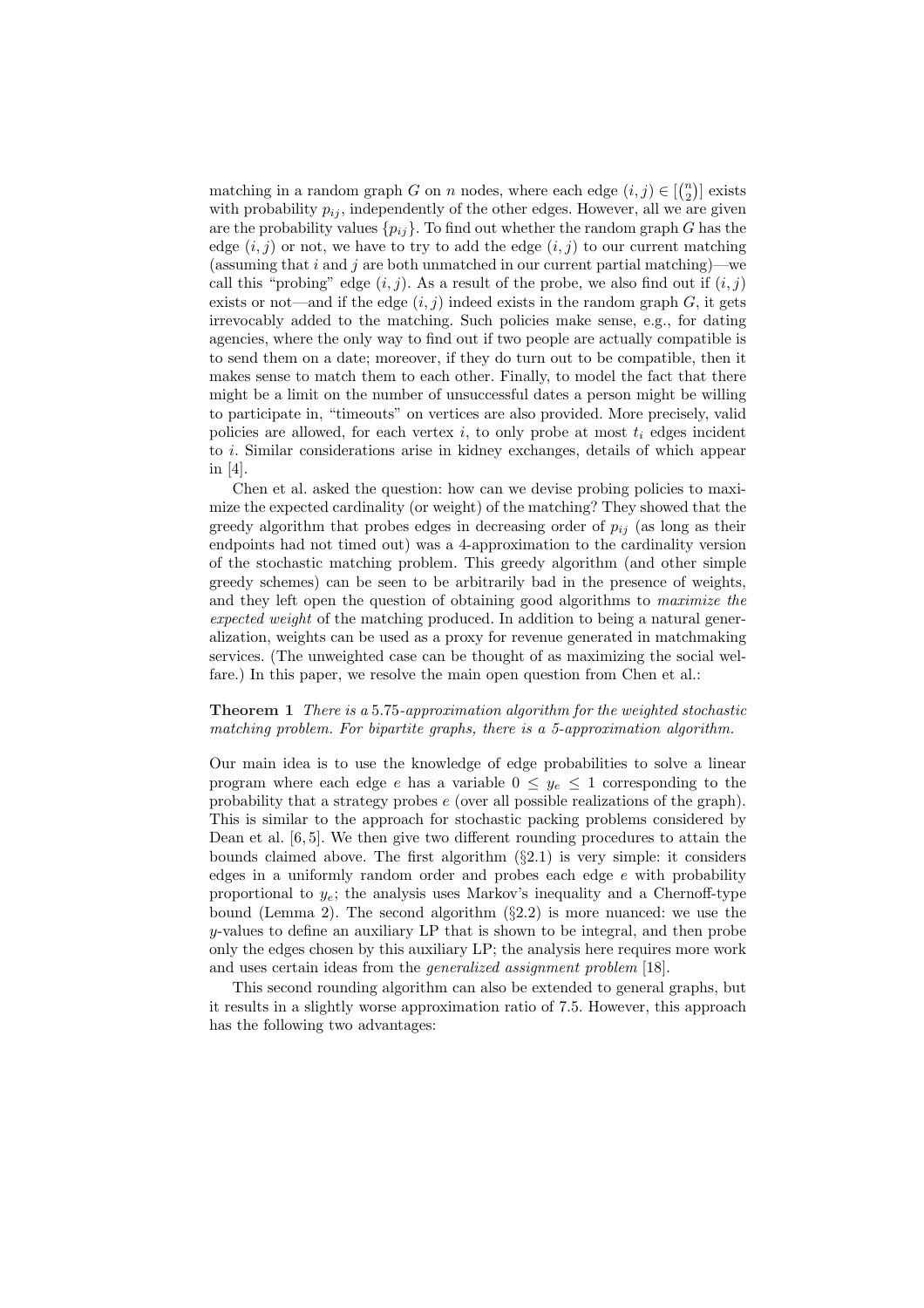- The probing strategy returned by the algorithm is in fact matching-probing [4], where we are given an additional parameter  $k$  and edges need to be probed in  $k$  rounds, each round being a matching. It is clear that this matchingprobing model is more restrictive than the usual edge-probing model (with timeouts  $\min\{t_i, k\}$  where one edge is probed at a time; this algorithm obtains a matching-probing strategy that is only a small constant factor worse than the optimal edge-probing strategy. Hence we also obtain the same constant approximation guarantee for weighted stochastic matching in the matching-probing model; previously only a logarithmic approximation in the unweighted case was known [4].
- We can combine this algorithm with the greedy algorithm [4] to obtain improved bounds for unweighted stochastic matching:

Theorem 2 There is a 3.88-approximation algorithm for the unweighted stochastic matching problem; this improves to a 3.51-approximation algorithm in bipartite graphs.

Apart from solving these open problems and giving improved ratios, our LPbased analysis turns out to be applicable in a wider context:

**Online Stochastic Matching Revisited.** In a bipartite graph  $(A, B; E)$  of items  $i \in A$  and potential buyer types  $j \in B$ ,  $p_{ij}$  denotes the probability that a buyer of type  $j$  will buy item i. A sequence of n buyers are to arrive online, where the type of each buyer is an i.i.d. sample from  $B$  according to some pre-specified distribution—when a buyer of type j appears, he can be shown a list  $L$  of up to  $t_i$  as-yet-unsold items, and the buyer buys the *first* item on the list according  $t_j$  as-yet-unsold items, and the buyer buys the *first* from on the ist according<br>to the given probabilities  $p_{\cdot,j}$ . (Note that with probability  $\prod_{i\in L}(1-p_{ij})$ , the buyer leaves without buying anything.) What items should we show buyers when they arrive online, and in which order, to maximize the expected weight of the matching?

Theorem 3 There is a 7.92-approximation algorithm for the above online stochastic matching problem.

This question is an extension of similar online stochastic matching questions considered earlier in [7]—in that paper,  $w_{ij}, p_{ij} \in \{0, 1\}$  and  $t_j = 1$ . Our model tries to capture the facts that buyers may have a limited attention span (using the timeouts), they might have uncertainties in their preferences (using edge probabilities), and that they might buy the first item they like rather than scanning the entire list.

Other Extensions. The proof in [4] that the greedy algorithm for stochastic matching was a 4-approximation in the unweighted case was based on a somewhat delicate charging scheme involving the decision trees of the algorithm and the optimal solution. We show that the greedy algorithm, which was defined without reference to any LP, admits a simple LP-based analysis and is a 5 approximation.

We also consider the model from  $[4]$  where one can probe as many as C edges in parallel, as long as these  $C$  edges form a matching; the goal is to maximize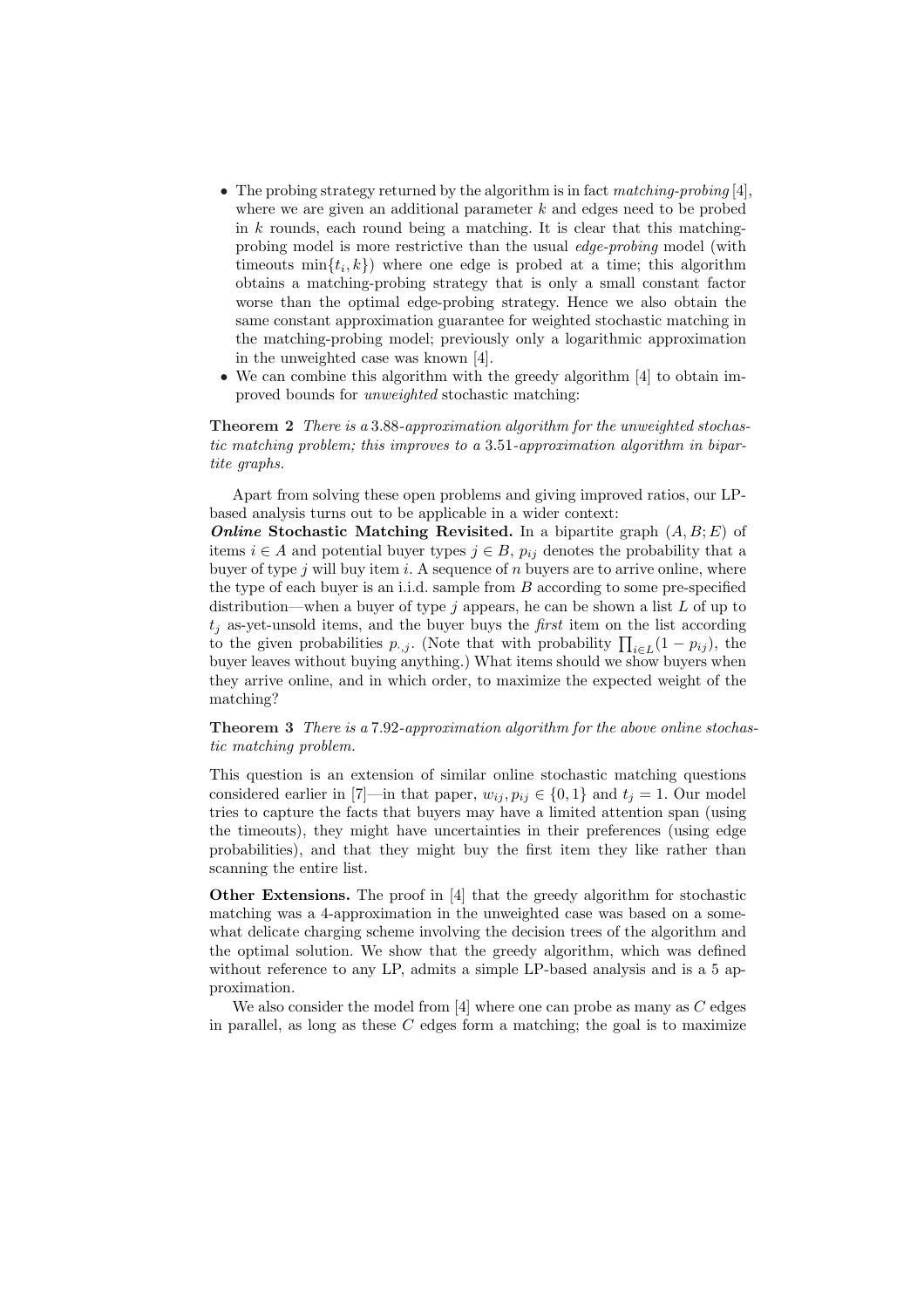the expected weight of the matched edges after  $k$  rounds of such probes. We improve on the min $\{k, C\}$ -approximation offered in [4] (which only works for the unweighted version), and present a constant factor approximation for the weighted cardinality constrained multiple-round stochastic matching.

We also extend our analysis to a much more general situation where we try to pack  $k$ -hyperedges with random sizes into a  $d$ -dimensional knapsack of a given size; this is just the stochastic knapsack problem of [5], but where we consider the situation where  $k \ll d$ . For this setting of parameters, we improve on the  $\sqrt{d}$ -approximation of [5] and present a 2k-approximation algorithm.

Due to lack of space, the details on these extensions as well as the omitted proofs in this extended abstract can be found in a full version of the paper [1].

Related Work. As mentioned above, perhaps the work most directly related to this work is that on stochastic knapsack problems (Dean et al. [6, 5]) and multi-armed bandits (see [9, 10] and references therein). Also related is some recent work [2] on budget constrained auctions, which uses similar LP rounding ideas.

In recent years stochastic optimization problems have drawn much attention from the theoretical computer science community where stochastic versions of several classical combinatorial optimization problems have been studied. Some general techniques have also been developed [11, 19]. See [20] for a survey.

The online bipartite matching problem was first studied in the seminal paper by Karp et al. [13] and an optimal  $1 - 1/e$  competitive online algorithm was obtained. Katriel *et al.* [14] considered the two-stage stochastic min-cost matching problem. In their model, we are given in a first stage probabilistic information about the graph and the cost of the edges is low; in a second stage, the actual graph is revealed but the costs are higher. The original online stochastic matching problem was studied recently by Feldman et al. [7]. They gave a 0.67-competitive algorithm, beating the optimal  $1 - 1/e$ -competitiveness known for worst-case models [13, 12, 16, 3, 8]. Our model differs from that in having a bound on the number of items each incoming buyer sees, that each edge is only present with some probability, and that the buyer scans the list linearly (until she times out) and buys the first item she likes.

Our problem is also related to the Adwords problem [16], which has applications to sponsored search auctions. The problem can be modeled as a bipartite matching problem as follows. We want to assign every vertex (a query word) on one side to a vertex (a bidder) on the other side. Each edge has a weight, and there is a budget on each bidder representing the upper bound on the total weight of edges that may be assigned to it. The objective is to maximize the total revenue. The stochastic version in which query words arrive according to some known probability distribution has also been studied [15].

**Preliminaries.** For any integer  $m \geq 1$ , define  $[m]$  to be the set  $\{1, \ldots, m\}$ . For a maximization problem, an  $\alpha$ -approximation algorithm is one that computes a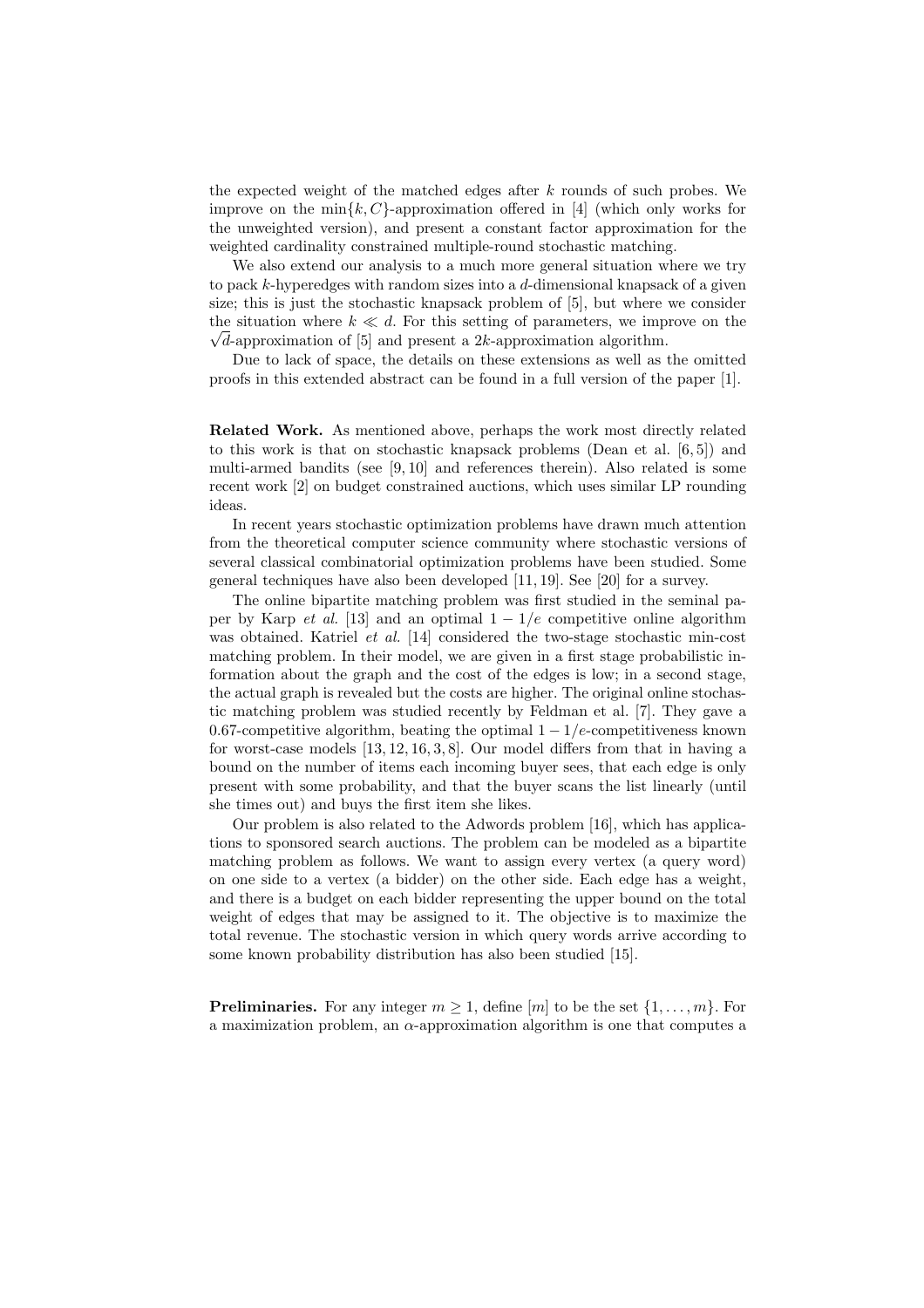solution with expected objective value at least  $1/\alpha$  times the expected value of the optimal solution.

We must clarify here the notion of an optimal solution. In standard worst case analysis we would compare our solution against the optimal offline solution, e.g. the value of the maximum matching, where the offline knows all the edge instantiations in advance (i.e. which edge will appear when probed, and which will not). However, it can be easily verified that due to the presence of timeouts, this adversary is too strong [4]. Hence, for all problems in this paper we consider the setting where even the optimum does not know the exact instantiation of an edge until it is probed. This gives our algorithms a level playing field. The optimum thus corresponds to a "strategy" of probing the edges, which can be chosen from an exponentially large space of potentially adaptive strategies.

We note that our algorithms in fact yield *non-adaptive* strategies for the corresponding problems, that are only constant factor worse than the adaptive optimum. This is similar to previous results on stochastic packing problems: knapsack (Dean et al. [6, 5]) and multi-armed bandits (Guha-Munagala [9, 10] and references therein).

#### 2 Stochastic Matching

We consider the following stochastic matching problem. The input is an undirected graph  $G = (V, E)$  with a weight  $w_e$  and a probability value  $p_e$  on each edge  $e \in E$ . In addition, there is an integer value  $t_v$  for each vertex  $v \in V$  (called patience parameter). Initially, each vertex  $v \in V$  has patience  $t_v$ . At each step in the algorithm, any edge  $e(u, v)$  such that u and v have positive remaining patience can be probed. Upon probing edge  $e$ , one of the following happens: (1) with probability  $p_e$ , vertices u and v get matched and are removed from the graph (along with all adjacent edges), or (2) with probability  $1 - p_e$ , the edge e is removed and the remaining patience numbers of  $u$  and  $v$  get reduced by 1. An algorithm is an adaptive strategy for probing edges: its performance is measured by the expected weight of matched edges. The unweighted stochastic matching problem is the special case when all edge-weights are uniform.

Consider the following linear program: as usual, for any vertex  $v \in V$ ,  $\partial(v)$ denotes the edges incident to v. Variable  $y_e$  denotes the probability that edge  $e = (u, v)$  gets probed in the adaptive strategy, and  $x_e = p_e \cdot y_e$  denotes the probability that  $u$  and  $v$  get matched in the strategy. (This LP is similar to the LP used for general stochastic packing problems by Dean, Goemans and Vondrák  $[5]$ .)

$$
\sum_{e \in \partial(v)} x_e \le 1 \qquad \text{(LP1)}
$$
\n
$$
\sum_{e \in E} w_e \cdot x_e \qquad \forall v \in V \qquad (LP1)
$$

$$
\sum_{e \in \partial(v)} y_e \le t_i \qquad \forall v \in V \tag{2}
$$

$$
x_e = p_e \cdot y_e \qquad \qquad \forall e \in E \tag{3}
$$

$$
0 \le y_e \le 1 \qquad \qquad \forall e \in E \tag{4}
$$

It can be shown that the LP above is a valid relaxation for the stochastic matching problem.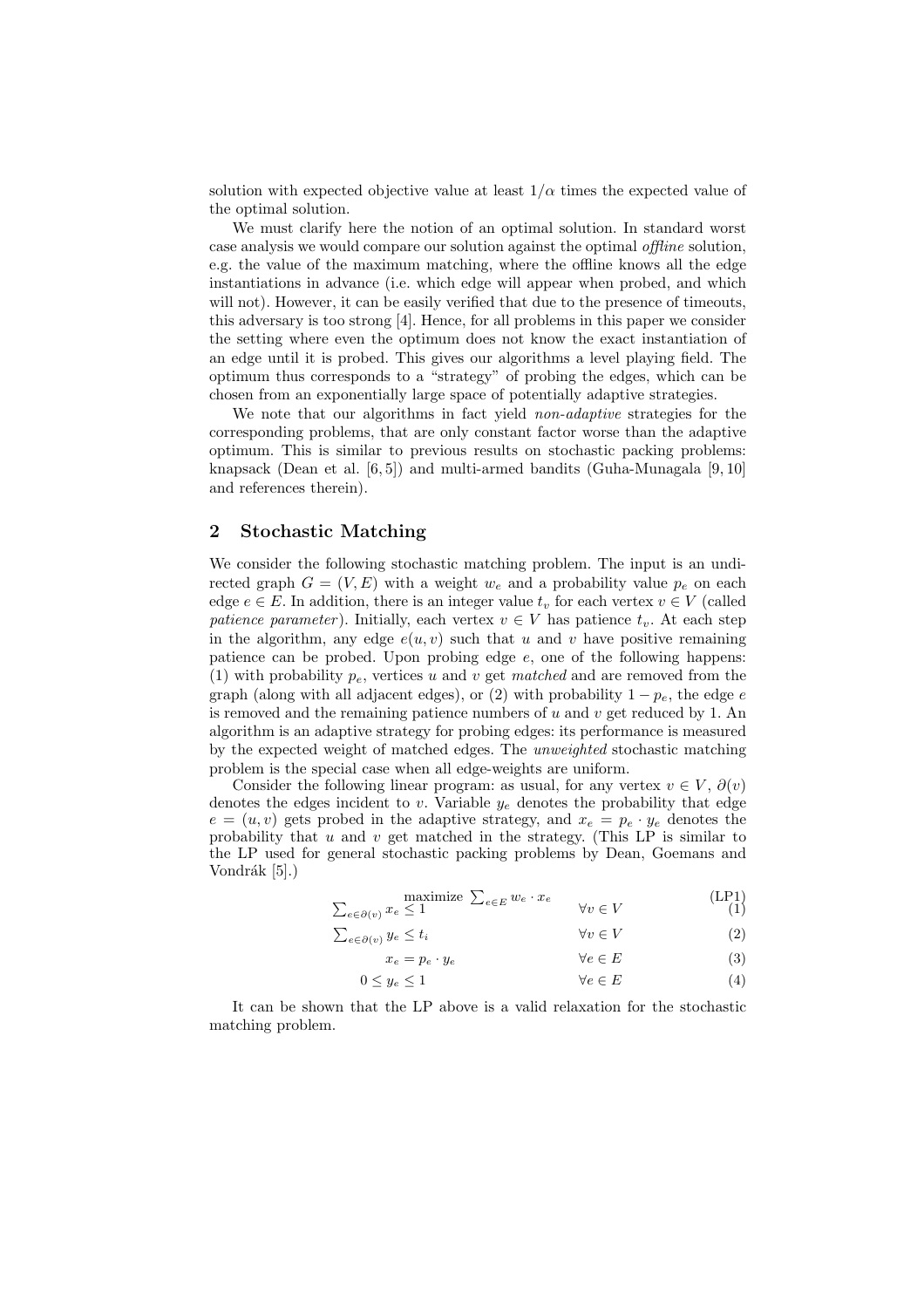#### 2.1 Weighted Stochastic Matching: General Graphs

Our algorithm first solves (LP1) to optimality and uses the optimal solution  $(x, y)$  to obtain a non-adaptive strategy achieving expected value  $\Omega(1) \cdot (w \cdot x)$ . Next, we present the algorithm. We note that the optimal solution  $(x, y)$  to the above LP gives an upper-bound on any adaptive strategy. Let  $\alpha > 1$  be a constant to be set later. The algorithm first fixes a uniformly random permutation  $\pi$  on edges E. It then inspects edges in the order of  $\pi$ , and probes only a subset of the edges. A vertex  $v \in V$  is said to have *timed out* if  $t_v$  edges incident to v have already been probed (i.e. its remaining patience reduces to 0); and vertex  $v$  is said to be *matched* if it has already been matched to another vertex. An edge  $(u, v)$  is called *safe* at the time it is considered if (A) neither u nor v is matched, and  $(B)$  neither u nor v has timed out. The algorithm is the following:

- 1. Pick a permutation  $\pi$  on edges E uniformly at random
- 2. For each edge  $e$  in the ordering  $\pi$ , do:
- a. If e is safe then probe it with probability  $y_e/\alpha$ , else do not probe it.

In the rest of this section, we prove that this algorithm achieves a 5.75-approximation. We begin with the following property:

**Lemma 1** For any edge  $(u, v) \in E$ , when  $(u, v)$  is considered under  $\pi$ ,

- (a) the probability that vertex u has timed out is at most  $\frac{1}{2\alpha}$ , and
- (b) the probability that vertex u is matched is at most  $\frac{1}{2\alpha}$ .

**Proof:** We begin with the proof of part  $(a)$ . Let random variable U denote the number of probes incident to vertex u by the time edge  $(u, v)$  is considered in  $\pi$ .

$$
\mathbb{E}[U] = \sum_{e \in \partial(u)} \Pr[\text{edge } e \text{ appears before } (u, v) \text{ in } \pi \text{ AND } e \text{ is probed}]
$$
  

$$
\leq \sum_{e \in \partial(u)} \Pr[\text{edge } e \text{ appears before } (u, v) \text{ in } \pi] \cdot \frac{y_e}{\alpha} = \sum_{e \in \partial(u)} \frac{y_e}{2\alpha} \leq \frac{t_u}{2\alpha}.
$$

The first inequality above follows from the fact that the probability that edge  $e$ is probed (conditioned on  $\pi$ ) is at most  $y_e/\alpha$ . The second equality follows since  $\pi$  is a u.a.r. permutation on E. The last inequality is by the LP constraint (2). The probability that vertex u has timed out when  $(u, v)$  is considered equals  $Pr[U \ge t_u] \le \frac{\mathbb{E}[U]}{t_u}$  $\frac{d[U]}{t_u} \leq \frac{1}{2\alpha}$ , by the Markov inequality. This proves part (a). The proof of part (b) is identical (where we consider the event that an edge is matched instead of being probed and replace  $y_e$  and  $t_u$  by  $x_e$  and 1 respectively and use the LP constraint (1)) and is omitted.

Now, a vertex  $u \in V$  is called *low-timeout* if  $t_u = 1$ , else u is called a *high*timeout vertex if  $t_u \geq 2$ . We next prove the following bound for high-timeout vertices that is stronger than the one from Lemma 1(a).

**Lemma 2** Suppose  $\alpha \geq e$ . For a high-timeout vertex  $u \in V$ , and any edge f incident to u, the probability that u has timed out when f is considered in  $\pi$  is at most  $\frac{2}{3\alpha^2}$ .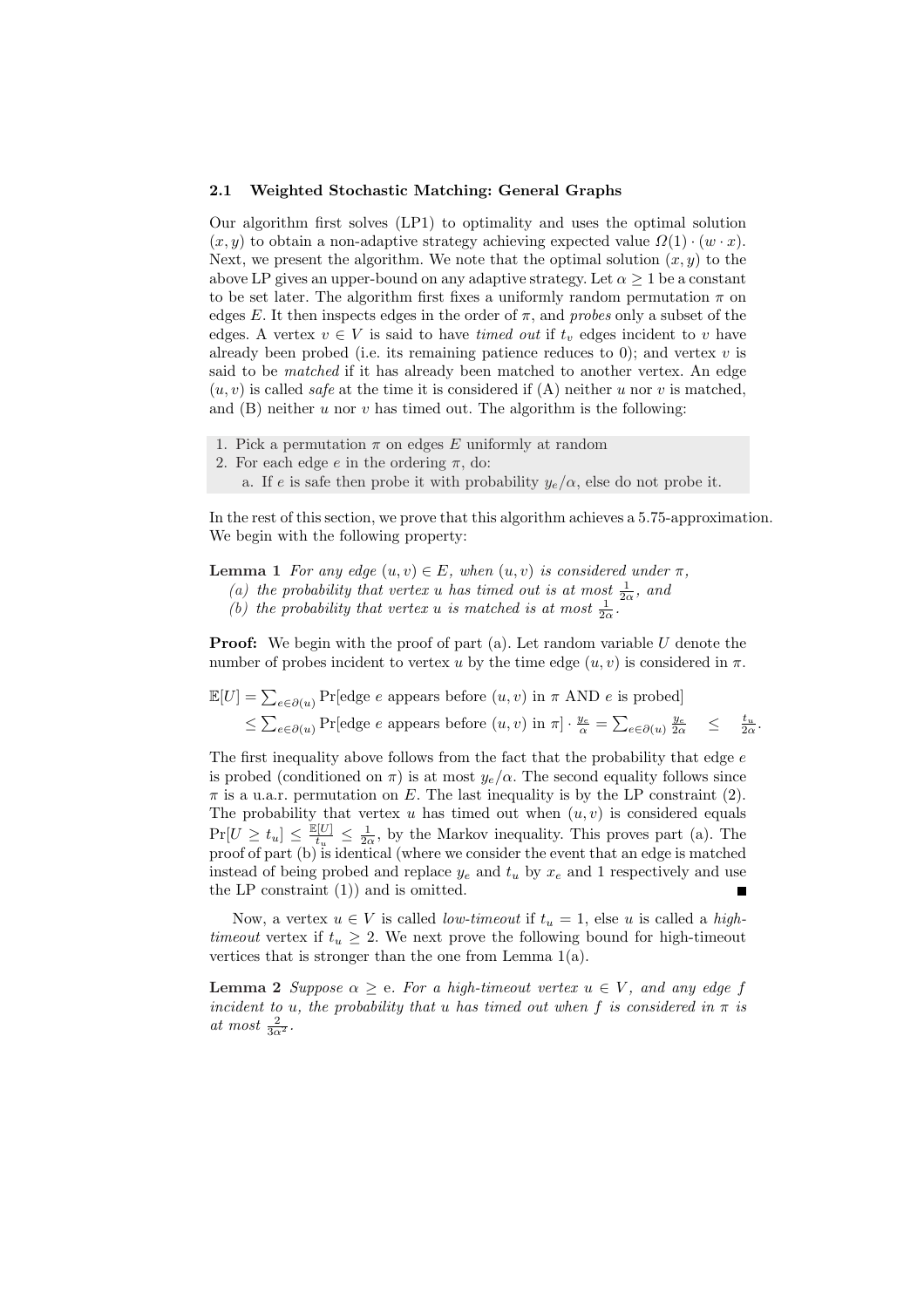Using this, we can analyze the probability that an edge is safe. (The proof is a case analysis on whether the end-points are low-timeout or high-timeout.)

**Lemma 3** For  $\alpha \geq e$ , an edge  $f = (u, v)$  is safe with probability at least  $(1 \frac{1}{\alpha} - \frac{4}{3\alpha^2}$ ) when f is considered under a random permutation  $\pi$ .

Theorem 1 follows from the definition of the algorithm, the LP formulation Theorem 1 follows from the definition<br>and using Lemma 3 (with  $\alpha = 1 + \sqrt{5}$ ).

## 2.2 Weighted Stochastic Matching: Bipartite Graphs

In this section, we obtain an improved bound for stochastic matching on bipartite graphs, via a different rounding procedure. In fact, the algorithm produces a matching-probing strategy whose expected value is a constant fraction of the optimal value of (LP1) (which was for edge-probing). A similar rounding algorithm also works for non-bipartite graphs, achieving a slightly weaker bound. Furthermore, we show in the next subsection that this LP-rounding algorithm can be combined with the greedy algorithm of [4] to get improved bounds for unweighted stochastic matching.

Algorithm ROUND-COLOR-PROBE. First, we find an optimal fractional solution  $(x, y)$  to (LP1) and round x to identify a set of interesting edges E. Then we use edge coloring to partition  $\widehat{E}$  into a small collection of matchings  $M_1, \ldots, M_h$ , which are then probed in a random order. If we are only interested in edgeprobing strategies, probing the edges in  $\widehat{E}$  in random order would suffice. We denote this edge-probing strategy by EDGE-PROBE. The key difference from the rounding algorithm of the previous subsection is in the choice of  $\widehat{E}$ , which we describe next.

**Computing**  $\widehat{E}$ . Our scheme is based on the rounding procedure of Shmoys and Tardos for the generalized assignment problem [18]. Let  $q^*$  denote the values of x-variables in an optimal solution to  $(LP1)$ . For each vertex u, sort the edges incident on u in non-increasing values of their probabilities  $e_1^u, e_2^u, \ldots, e_{\deg(u)}^u$ , and write a new LP:

$$
\text{maximize } \sum_{e \in E} w_e p_e \cdot z_e \tag{LP2}
$$

$$
\sum_{e \in \partial(u)} z_e \le t_u \qquad \qquad \forall i \in V \tag{5}
$$

$$
\sum_{j=1}^{i} z_{e_j^u} \le \left[ \sum_{j=1}^{i} q_{e_j^u}^* \right] \qquad \forall u \in V, i = 1, ..., \deg(u)
$$
\n
$$
z_e \in [0, 1] \qquad \forall e \in E
$$
\n(6)

Notice that  $q^*$  is a feasible solution of this new program. Thus, the optimal value of (LP2) is at least that of (LP1). As shown in the next lemma, this new linear program has the nice property of being integral.

Lemma 4 All basic solutions of (LP2) are integral.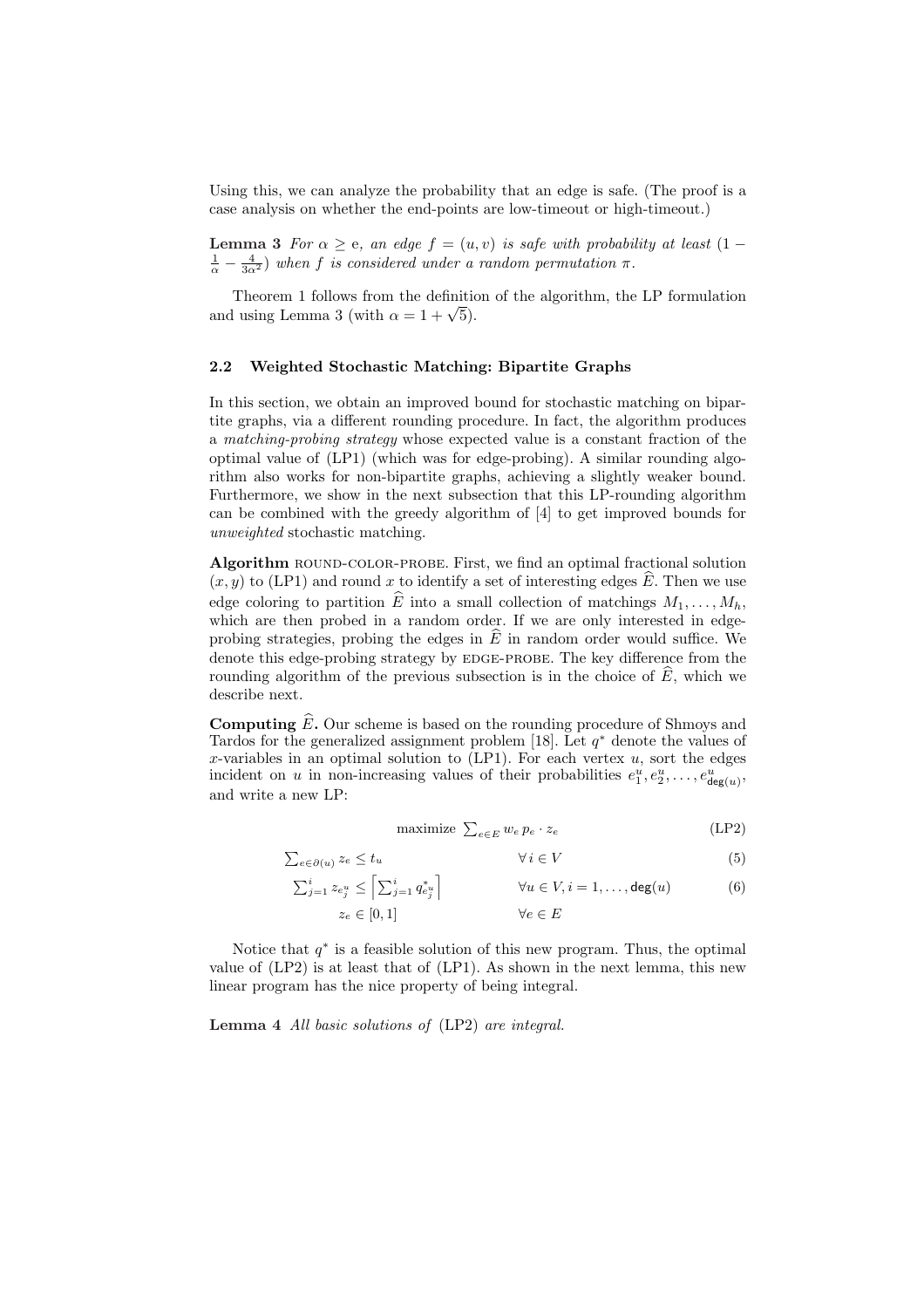Let  $\hat{q}$  be an optimal basic (and therefore integral) solution of (LP2) and  $\widehat{E}$  be the set of edges in the support of  $\widehat{q}$ , i.e.,  $\widehat{E} = \{e \mid \widehat{q}_e = 1\}$ . Let  $h =$  $\max_{v \in V}$  deg<sub> $\hat{E}(v)$ </sub>. Using König's Theorem [17, Ch. 20], we can decompose  $\hat{E}$  into h matchings in polynomial time. Notice that each vertex  $u \in V$  will be matched in at most  $t_u$  of these matchings.

Analysis. We now analyze the performance guarantee. First, we notice that the downside of exchanging LPs is that the "expected number of successful probes" incident on a vertex can be larger than 1. However, the excess can be bounded by the next lemma.

**Lemma 5** For any feasible (integral or fractional) solution  $\hat{q}$  of (LP2) we have

 $\overline{ }$  $e \in \partial(u) \: p_e \hat{q}_e \: \leq \: 1 + p_{\text{max}} \quad \forall u \in V, \text{ where } p_{\text{max}} = \max_{e \in E} p_e.$ 

It only remains to bound the probability that a given edge  $e = (u, v) \in \widehat{E}$  is in fact probed by our probing strategy. Consider a random permutation of the h matchings used by the edge coloring. Let  $\pi$  be the edge ordering induced by this permutation where edges within a matching are listed in some arbitrary but fixed order. Let us denote by  $B(e, \pi)$  the set of edges incident on u or v that appear before  $e$  in  $\pi$ . It is not hard to see that

$$
\Pr\left[e \text{ was probed}\right] \geq \mathbb{E}_{\pi}\left[\prod_{f \in B(e,\pi)} (1 - p_f)\right];\tag{7}
$$

here we assume that  $\prod_{f \in B(e,\pi)} (1 - p_f) = 1$  when  $B(e,\pi) = \emptyset$ .

Notice that in  $(7)$  we only care about the order of edges incident on u and v. Furthermore, the expectation does not range over all possible orderings of these edges, but only those that are consistent with some matching permutation. We call this type of restricted ordering random matching ordering and we denote it by  $\pi$ ; similarly, we call an unrestricted ordering *random edge ordering* and we denote it by  $\sigma$ . Our plan to lower bound the probability of e being probed is to study first the expectation in (7) over random edge orderings and then to show that the expectation can only increase when restricted to range over random matching orderings.

The following simple lemma is useful in several places.

**Lemma 6** Let r and  $p_{max}$  be positive real values. Consider the problem of min-**Lemma 6** Let r and  $p_{max}$  be positive real values. Consider the problem of minimizing  $\prod_{i=1}^{t} (1-p_i)$  subject to the constraints  $\sum_{i=1}^{t} p_i \le r$  and  $0 \le p_i \le p_{max}$ for  $i = 1, \ldots, t$ . Denote the minimum value by  $\eta(r, p_{\text{max}})$ . Then,

$$
\eta(r,p_{\max}) = (1-p_{\max})\left\lfloor \frac{r}{p_{\max}} \right\rfloor \left(1 - (r - \left\lfloor \frac{r}{p_{\max}} \right\rfloor p_{\max})\right) \ge (1-p_{\max})^{r/p_{\max}}.
$$

Let  $\partial_{\widehat{E}}(e)$  be the set of edges in  $\widehat{E}\setminus \{e\}$  incident on either endpoint of e.

**Lemma 7** Let e be an edge in  $\widehat{E}$  and let  $\sigma$  be a random edge ordering. Let  $p_{\text{max}} = \max_{f \in \widehat{E}} p_f$ . Assume that  $\sum_{f \in \partial_{\widehat{E}}(e)} p_f \leq r$  for all  $u \in V$ . Then,

$$
\mathbb{E}_{\sigma}\left[\prod_{f\in B(e,\sigma)}(1-p_f)\right] \geq \int_0^1 \eta(xr, x p_{\max}) dx.
$$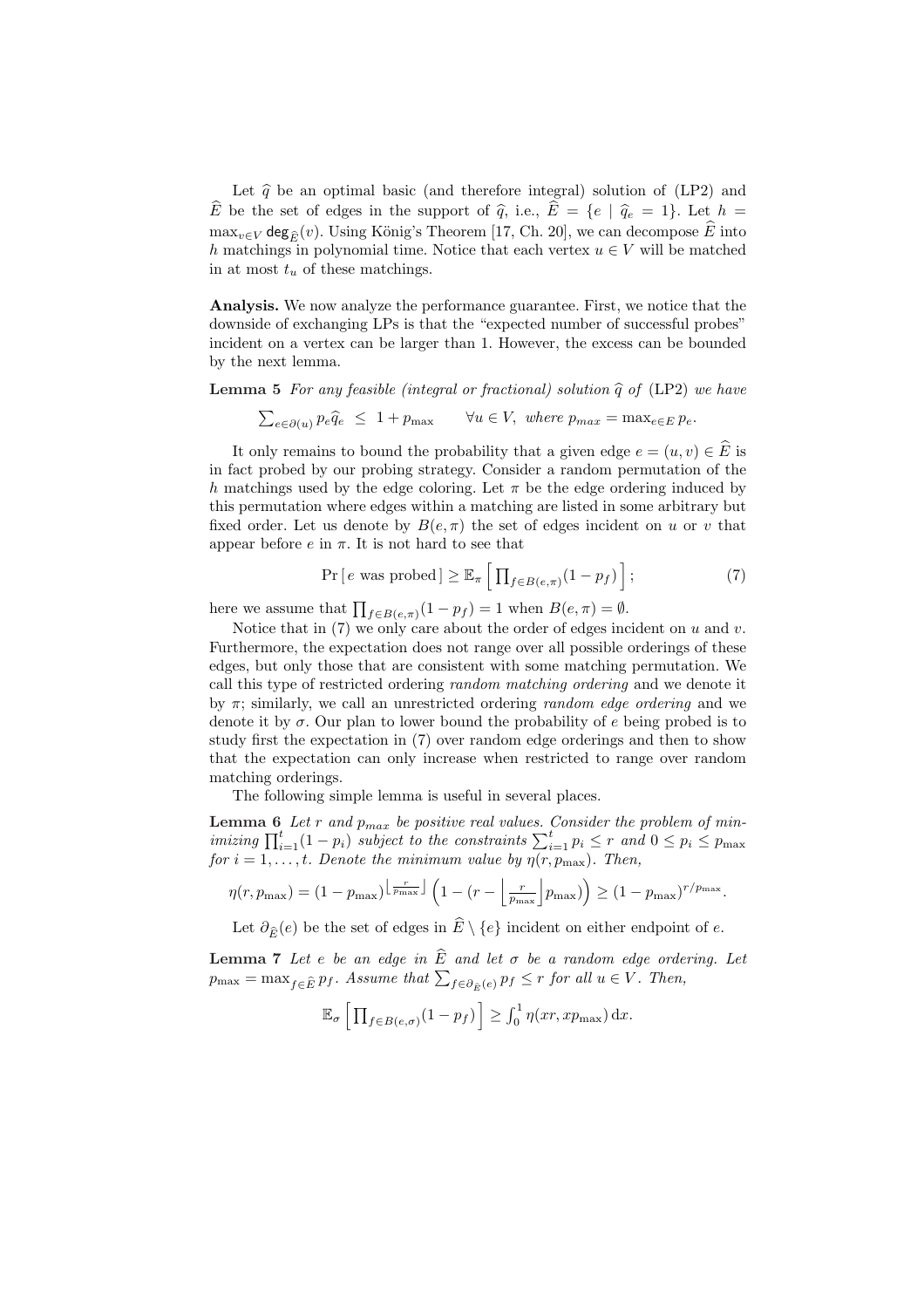**Corollary 1.** Let  $\rho(r, p_{\text{max}}) = \int_0^1 \eta(xr, xp_{\text{max}}) dx$ . For any  $r, p_{\text{max}} > 0$ , we have

1. 
$$
\rho(r, p_{\max})
$$
 is convex and decreasing on r.  
\n2.  $\rho(r, p_{\max}) \ge \frac{1}{r + p_{\max}} \cdot \left(1 - (1 - p_{\max})^{1 + \frac{r}{p_{\max}}}\right) > \frac{1}{r + p_{\max}} \cdot \left(1 - e^{-r}\right)$ 

**Lemma 8** Let  $e = (u, v) \in \widehat{E}$ . Let  $\pi$  be a random matching ordering and  $\sigma$  be a random edge ordering of the edges adjacent to u and v. Then

$$
\mathbb{E}_{\pi}\left[\prod_{f\in B(e,\pi)}(1-p_f)\right] \geq \mathbb{E}_{\sigma}\left[\prod_{f\in B(e,\sigma)}(1-p_f)\right].
$$

Everything is in place to derive a bound on the expected weight of the matching found by our algorithm.

**Theorem 4** If G is bipartite then there is a  $1/\rho(2+2p_{\text{max}}, p_{\text{max}})$  approximation with  $\rho$  as in Corollary 1. The worst ratio is attained at  $p_{\text{max}} = 1$  and is 5.

**Proof:** Recall that the optimal value of (LP2) is exactly  $\sum_{e \in \hat{E}} w_e p_e$ . On the other hand, the expected size of the matching found by the algorithm is

$$
\mathbb{E}\left[\text{our solution}\right] = \sum_{e \in \widehat{E}} w_e p_e \text{ Pr}\left[e \text{ was probed}\right] \ge \sum_{e \in \widehat{E}} w_e p_e \mathbb{E}_{\pi} \left[\prod_{f \in B(e,\pi)} (1-p_f)\right]
$$

$$
\ge \sum_{e \in \widehat{E}} w_e p_e \mathbb{E}_{\sigma} \left[\prod_{f \in B(e,\sigma)} (1-p_f)\right] \ge \rho(2 + 2p_{\text{max}}, p_{\text{max}}) \text{ value}(\widehat{q})
$$

where the first inequality follows from (7) and the second from Lemma 8—here  $\pi$  is a random matching ordering and  $\sigma$  is a random edge ordering. The third inequality follows from Lemma 7 and setting  $r = 2 + 2p_{max}$  (using Lemma 5 on endpoints of e). Recall that the value of  $\hat{q}$  is at least the value of  $q^*$  and this, in turn, is an upper bound on the cost of an optimal probing strategy. п

In the full version of the paper, we present the final version of ROUND-COLOR-PROBE which obtains a a slightly weaker bound of  $\frac{k+1}{k} \cdot \frac{3}{2} \cdot \frac{1}{\rho(2+2p_{\max}, p_{\max})}$  for the matching-probing model on general graphs, and EDGE-PROBE which is a  $\frac{3}{2} \cdot \frac{1}{\rho(2+2p_{\max},p_{\max})}$ -approximation for the edge-probing model on general graphs.

### 2.3 Improved Bounds for Unweighted Stochastic Matching

In this subsection, we consider the unweighted stochastic matching problem, and show that our algorithm from  $\S 2.2$  can be combined with the natural greedy algorithm [4] to obtain a better approximation guarantee than either algorithm can achieve on its own. Basically, our algorithm attains its worst ratio when  $p_{\text{max}}$  is large and greedy attains its worst ratio when  $p_{\text{max}}$  is small. Therefore, we can combine the two algorithms as follows: We probe edges using the greedy heuristic until the maximum edge probability in the remaining graph is less than a critical value  $p_c$ , at which point we switch to algorithm EDGE-PROBE.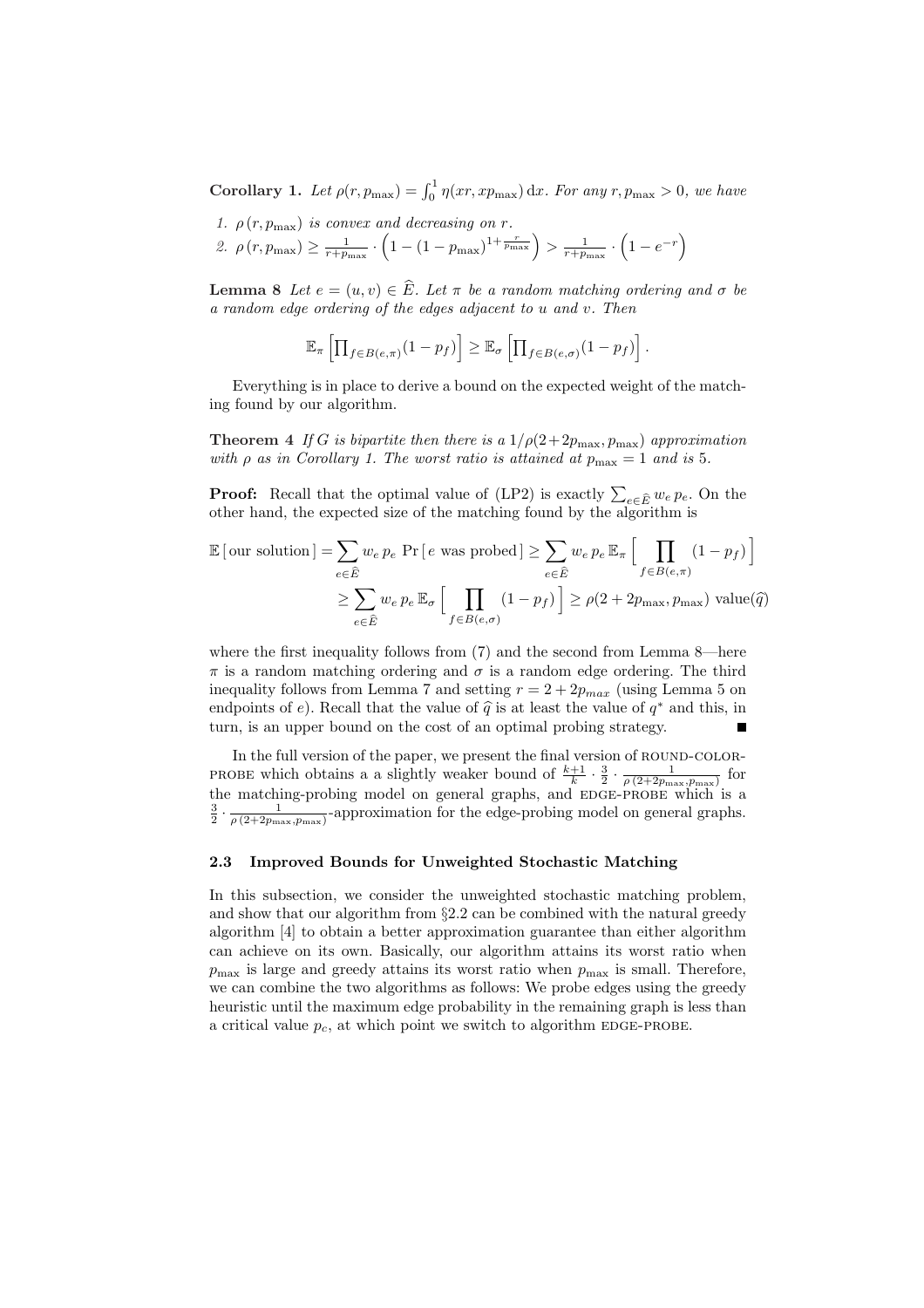Theorem 5 Suppose we use the greedy rule until all remaining edges have probability less than  $p_c$ , at which point we switch to an algorithm with approximation ratio  $\gamma(p_c)$ . Then the approximation ratio of the overall scheme is  $\alpha(p_c)$  = max  $\{4-p_c, \gamma(p_c)\}.$ 

The proof follows by an induction on the size of the problem instance (and we use existing bounds on the optimum from Chen  $et \ al. \ [4]$ .

The proof of Theorem 2 follows by setting the cut-off point  $p_c = 0.49$  for bipartite graphs and  $p_c = 0.12$  for general graphs and using the EDGE-PROBE algorithm.

We remark that the approximation ratio of the algorithm in  $\S2.1$  does not depend on  $p_{\text{max}}$ , thus we can not combine that algorithm with the greedy algorithm to get a better bound.

# 3 Stochastic Online Matching (Revisited)

As mentioned in the introduction, the stochastic online matching problem is best imagined as selling a finite set of goods to buyers that arrive over time. The input to the problem consists of a bipartite graph  $G = (A, B, A \times B)$ , where A is the set of *items* that the seller has to offer, with exactly one copy of each item, and B is a set of *buyer types/profiles*. For each buyer type  $b \in B$  and item  $a \in A$ ,  $p_{ab}$  denotes the probability that a buyer of type b will like item a, and  $w_{ab}$  denotes the revenue obtained if item  $a$  is sold to a buyer of type  $b$ . Each buyer of type  $b \in B$  also has a patience parameter  $t_b \in \mathbb{Z}_+$ . There are n buyers arriving online, with  $e_b \in \mathbb{Z}$  denoting the expected number of buyers of type b, with  $\sum e_b = n$ . Let  $\mathcal D$  denote the induced probability distribution on B by defining  $Pr_{\mathcal{D}}[b] = e_b/n$ . All the above information is given as input.

The stochastic online model is the following: At each point in time, a buyer arrives, where her type  $b \in_{\mathcal{D}} B$  is an i.i.d. draw from  $\mathcal{D}$ . The algorithm now shows her up to  $t_b$  distinct items one-by-one: the buyer likes each item  $a \in A$ shown to her independently with probability  $p_{ab}$ . The buyer purchases the first item that she is offered and likes; if she buys item a, the revenue accrued is  $w_{ab}$ . If she does not like any of the items shown, she leaves without buying. The objective is to maximize the expected revenue.

We get the stochastic online matching problem of Feldman et al. [7] if we have  $w_{ab} = p_{ab} \in \{0, 1\}$ , in which case we need only consider  $t_b = 1$ . Their focus was on beating the  $1 - 1/e$ -competitiveness known for worst-case models [13, 12, 16, 3, 8]; they gave a 0.67-competitive algorithm that works for the unweighted case whp; whereas our results are for the weighted case (with preference-uncertainty and timeouts), but only in expectation.

By making copies of buyer types, we may assume that  $e_b = 1$  for all  $b \in B$ , and  $\mathcal D$  is uniform over B. For a particular run of the algorithm, let B denote the actual set of buyers that arrive during that run. Let  $\hat{G} = (A, \hat{B}, A \times \hat{B})$ , where for each  $a \in A$  and  $\hat{b} \in \hat{B}$  (and suppose its type is some  $b \in B$ ), the probability associated with edge  $(a, \hat{b})$  is  $p_{ab}$  and its weight is  $w_{ab}$ . Moreover, for each  $\hat{b} \in \hat{B}$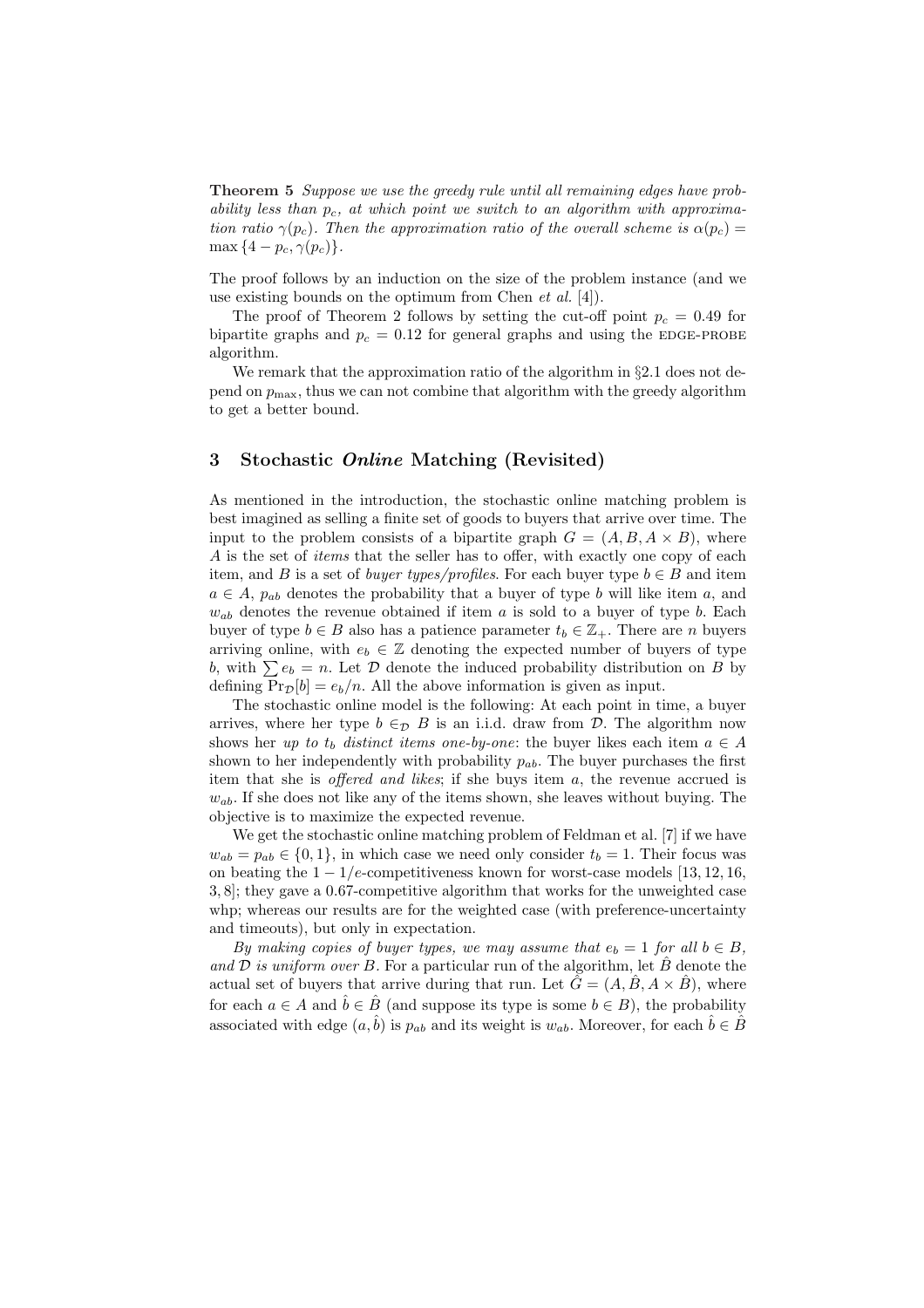(with type, say,  $b \in B$ ), set its patience parameter to  $t_{\hat{b}} = t_b$ . We will call this the *instance graph*; the algorithm sees the vertices of  $\hat{B}$  in random order, and has to adaptively find a large matching in  $\hat{G}$ .

It now seems reasonable that the algorithm of §2.1 should work here. But the algorithm does not know  $\hat{G}$  (the actual instantiation of the buyers) up front, it only knows  $G$ , and hence some more work is required to obtain an algorithm. Further, as was mentioned in the preliminaries, we use OPT to denote the optimal adaptive strategy (instead of the optimal offline matching in  $\tilde{G}$  as was done in [7]), and compare our algorithm's performance with this OPT.

**The Linear Program.** For a graph  $H = (A, C, A \times C)$  with each edge  $(a, c)$ having a probability  $p_{ac}$  and weight  $w_{ac}$ , and vertices in C having patience parameters  $t_j$ , consider the LP(H):

maximize  $\sum_{a \in A, c \in C} w_{ac} \cdot x_{ac}$  (LP3)

$$
\sum_{c \in C} x_{ac} \le 1 \qquad \forall a \in A \qquad (8)
$$
\n
$$
\sum_{a \in A} x_{ac} \le 1 \qquad \forall c \in C \qquad (9)
$$
\n
$$
x_{ac} = p_{ac} \cdot y_{ac} \qquad \forall a \in A, c \in C \qquad (10)
$$
\n
$$
y_{ac} \in [0,1] \qquad \forall a \in A, c \in C \qquad (12)
$$

Note that this LP is very similar to the one in  $\S$ 2, but the vertices on the left do not have timeout values. Let  $\mathsf{LP}(H)$  denote the optimal value of this LP.

#### The algorithm:

- 1. Before buyers arrive, solve the LP on the expected graph  $G$  to get values  $y^*$ .
- 2. When any buyer  $\hat{b}$  (of type b) arrives online:
	- a. If  $\hat{b}$  is the first buyer of type b, consider the items  $a \in A$  in u.a.r. order. One by one, offer each unsold item a to  $\hat{b}$  independently with probability  $y_{ab}^*/\alpha$ ; stop if either  $t_b$  offers are made or  $\hat{b}$  purchases any item.
	- b. If  $\hat{b}$  is not the first arrival of type b, do not offer any items to  $\hat{b}$ .

In the following, we prove that our algorithm achieves a constant approximation to the stochastic online matching problem. The first lemma show that the expected value obtained by the best online adaptive algorithm is bounded above by  $\mathbb{E}[\mathsf{LP}(G)].$ 

**Lemma 9** The optimal value OPT of the given instance is at most  $\mathbb{E}[\mathsf{LP}(\hat{G})]$ , where the expectation is over the random draws to create  $\hat{G}$ .

The proof of the next lemma is similar to the analysis of Theorem 1 for weighted stochastic matching.

**Lemma 10** Our expected revenue is at least  $\left(1 - \frac{1}{e}\right)$  $\frac{1}{\alpha}$ ¡  $1-\frac{1}{\alpha}-\frac{2}{3\alpha^2}$ ¢  $\cdot$  LP $(G)$ .

Note that we have shown that  $\mathbb{E}[\mathsf{LP}(\hat{G})]$  is an upper bound on **OPT**, and that we can get a constant fraction of  $\mathsf{LP}(G)$ . The final lemma relates these